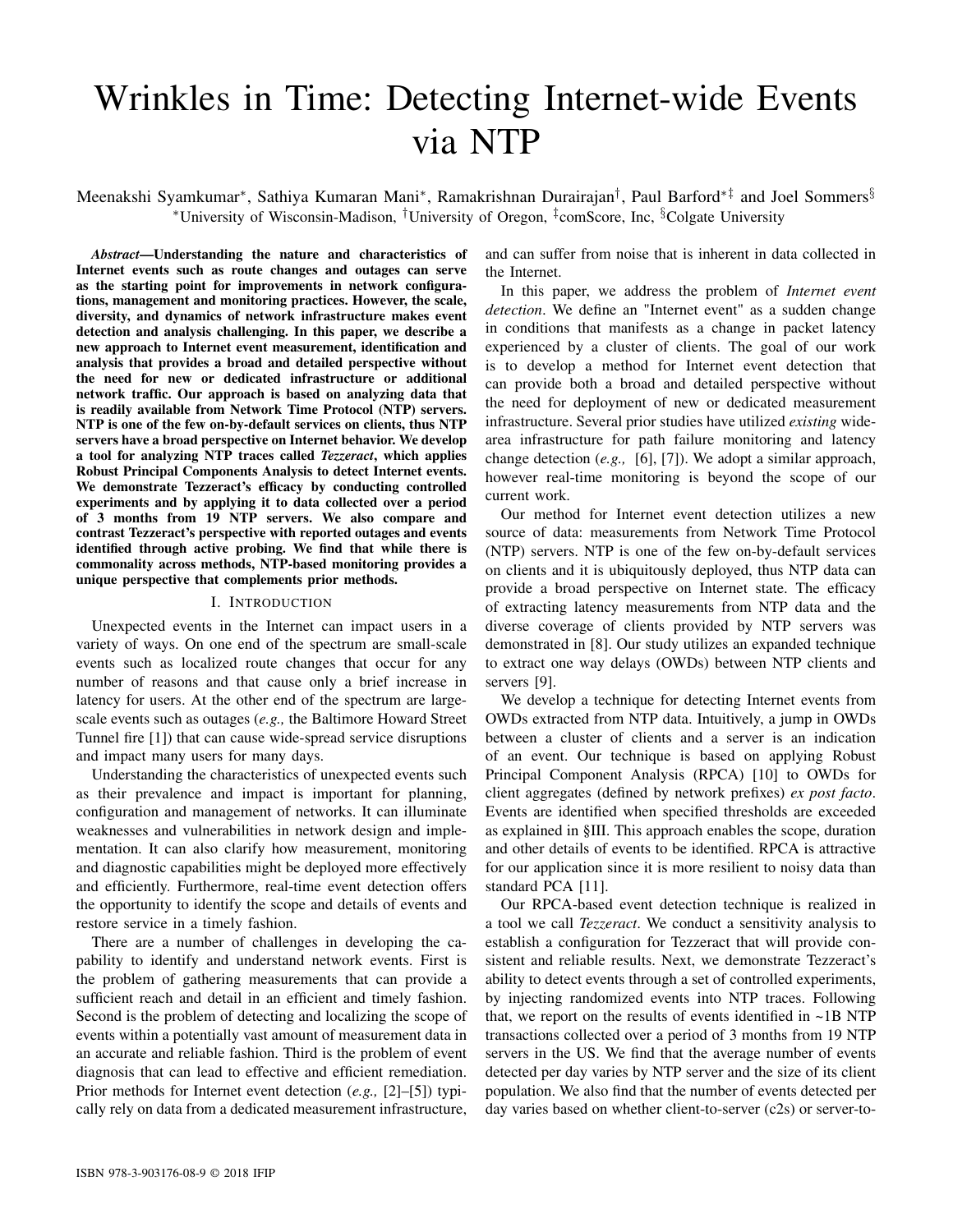client (s2c) OWDs are considered. Finally, we examine events that are detected by multiple servers, and find that as many as 10 out of the 19 traces may show an event simultaneously.

We compare and contrast the events identified by Tezzeract with two other data sources including *(i)* the ongoing Internet-wide Census and Survey project at ISI [12] and *(ii)* public reports of actual outage events. The comparisons are not intended to "validate" our method since no ground truth for Internet-wide events is available (an exception being reported events). Rather they are meant to demonstrate the utility of our method and how it compares and contrasts with other detection methods. In the case of the comparison with ISI's active probe data, we find that Tezzeract is more conservative, reporting many fewer events per day. This can be attributed to the liberal definition of event used in [12], which is simply missing ping measurements. However, Tezzeract does detect up to 67% of the events identified in the ISI data. Finally, comparison with a reported outage shows that Tezzeract effectively identifies the event and the underlying OWDs used to drive the analysis provide a useful perspective on the event's impact.

In summary, this paper makes the following contributions. *(1)* We introduce the use of NTP traces for Internet event detection, which enable broad and detailed analysis without the need for dedicated measurement infrastructure; *(2)* We describe a new method for Internet event detection based on applying RPCA to latency measurements from client clusters, which is implemented in a tool called Tezzeract; *(3)* We demonstrate the efficacy of NTP traces and our method by reporting on controlled laboratory experiments, applying Tezzeract to a large NTP data corpus, and comparing and contrasting with events detected by other methods.

We find that while there is commonality across methods, NTP-based monitoring provides a perspective that is unique, accurate and complements prior methods.

## II. DATASETS

# *A. NTP data*

The NTP is both a protocol and a global hierarchy of reference servers. At the top of the server hierarchy, referred to as stratum 0, are high-precision time sources such as GPSbased and atomic clocks. These servers act as highly accurate references for servers in the next level of the hierarchy, stratum 1, which are also known as *primary* servers. *Secondary*, stratum 2 servers synchronize from stratum 1 servers and so forth down to stratum 15, which is the lowest level of the hierarchy. For redundancy, servers may also peer with others at the same level.

NTP clients compute a precise time estimate by synchronizing with one or more than one servers. Hosts running a commodity operating system are typically configured to synchronize with a default NTP server(s) (*e.g.*, time.windows.com, time.apple.com, 0.pool.ntp.org), but can be configured to use a specific NTP server or set of servers. NTP hosts or clients typically connect to reference clocks that are stratum 2 or higher. Lists of stratum 1 and stratum 2 servers are maintained

by ntp.org. Synchronization from these servers typically requires permission from the server administrators.

We assembled the dataset used in our study from NTP servers that are listed as part of pool.ntp.org. We started by reaching out to several NTP operators and explained our research goals; several operators responded positively. Out of the many who responded, we carefully selected eight NTP operators who maintain 19 different servers and obtained datasets in the form of full packet (libpcap) traces.

An intrinsic component of NTP (and in turn in the traffic captured at the servers) is the presence of timestamps in packets that are exchanged between NTP clients and servers. In particular, four timestamps are included in the NTP packets that are exchanged as part of the NTP synchronization procedure (known as *polling*): t0, the time at which a clock synchronization request is sent;  $t1$ , the time at which the request is received at the NTP server;  $t<sub>2</sub>$ , the time at which the response is sent by the server; and finally  $t3$ , the time at which the response is received by the client. We use these four timestamps to calculate the client-to-server (c2s) and serverto-client (s2c) one-way delays (OWDs). The NTP protocol running on clients determine the *polling interval* (in seconds), which is the period between NTP packets sent to a server.

Unfortunately, the captured packets have no explicit information about the level of synchronization of client(s) with NTP server(s). As a result, we must identify and remove packet exchanges between clients and servers in which the clients are observed not to be in synchronization (otherwise OWD estimates would be inaccurate). We utilize a filtering method described in [9] that employs NTP-specific heuristics on extracted OWD values, polling intervals and NTP packet fields, and divides clients into various *precision tiers* based on inferred synchronization quality. We use the OWDs from only the highest precision tier *i.e.,* clients that exhibit tight synchronization with NTP servers.

TABLE I Summary of NTP traces used in this study.

| Server          | Server       | Total        | Total     | Client             |
|-----------------|--------------|--------------|-----------|--------------------|
| <b>ID</b>       | Organization | Measurements | Unique    | Prefixes           |
|                 |              |              | Clients   | [Fraction]         |
| AG1             | Independent  | 36,309,416   | 171,326   | 19,633 [7.6e-04]   |
| CI1             | ISP          | 1.483.460    | 549       | 158 [5.4e-06]      |
| CI2             | <b>ISP</b>   | 780,580      | 342       | 145 [3.5e-06]      |
| CI3             | <b>ISP</b>   | 1,305,499    | 357       | 173 [3.2e-06]      |
| CI <sub>4</sub> | <b>ISP</b>   | 665,732      | 240       | 96 [3.5e-06]       |
| EN1             | <b>ISP</b>   | 727,873      | 260       | 140 [3.8e-06]      |
| EN <sub>2</sub> | <b>ISP</b>   | 813,531      | 229       | 106 [3.5e-06]      |
| JW1             | Commercial   | 2.394.120    | 3,318     | 1,377 [4.5e-05]    |
| JW <sub>2</sub> | Commercial   | 2,914,157    | 3,874     | 1,567 [3.8e-05]    |
| MW1             | University   | 1.441.746    | 10,232    | 33 [2.8e-05]       |
| MW <sub>2</sub> | University   | 40,129,376   | 49,179    | 18,369 [1.1e-03]   |
| MW3             | University   | 8,514,328    | 2,844     | 463 [2.2e-05]      |
| MW4             | University   | 24,864,872   | 45,717    | 17,547 [6.3e-05]   |
| MI1             | Commercial   | 847,884,900  | 641,378   | $42,820$ [5.1e-04] |
| PP <sub>1</sub> | Independent  | 800,791      | 6,928     | 2,321 [1.9e-04]    |
| SU <sub>1</sub> | <b>ISP</b>   | 65,733,781   | 1,029,575 | 57,942 [1.3e-03]   |
| UII             | University   | 26,921,525   | 18,951    | 519 [1.22e-05]     |
| UI <sub>2</sub> | University   | 51,722,823   | 22,462    | 1012 [2.12e-05]    |
| UI3             | University   | 46,321,161   | 22,351    | 674 [2.57e-05]     |

Table I summarizes the key characteristics of the NTP data which forms the basis of our study. The NTP servers are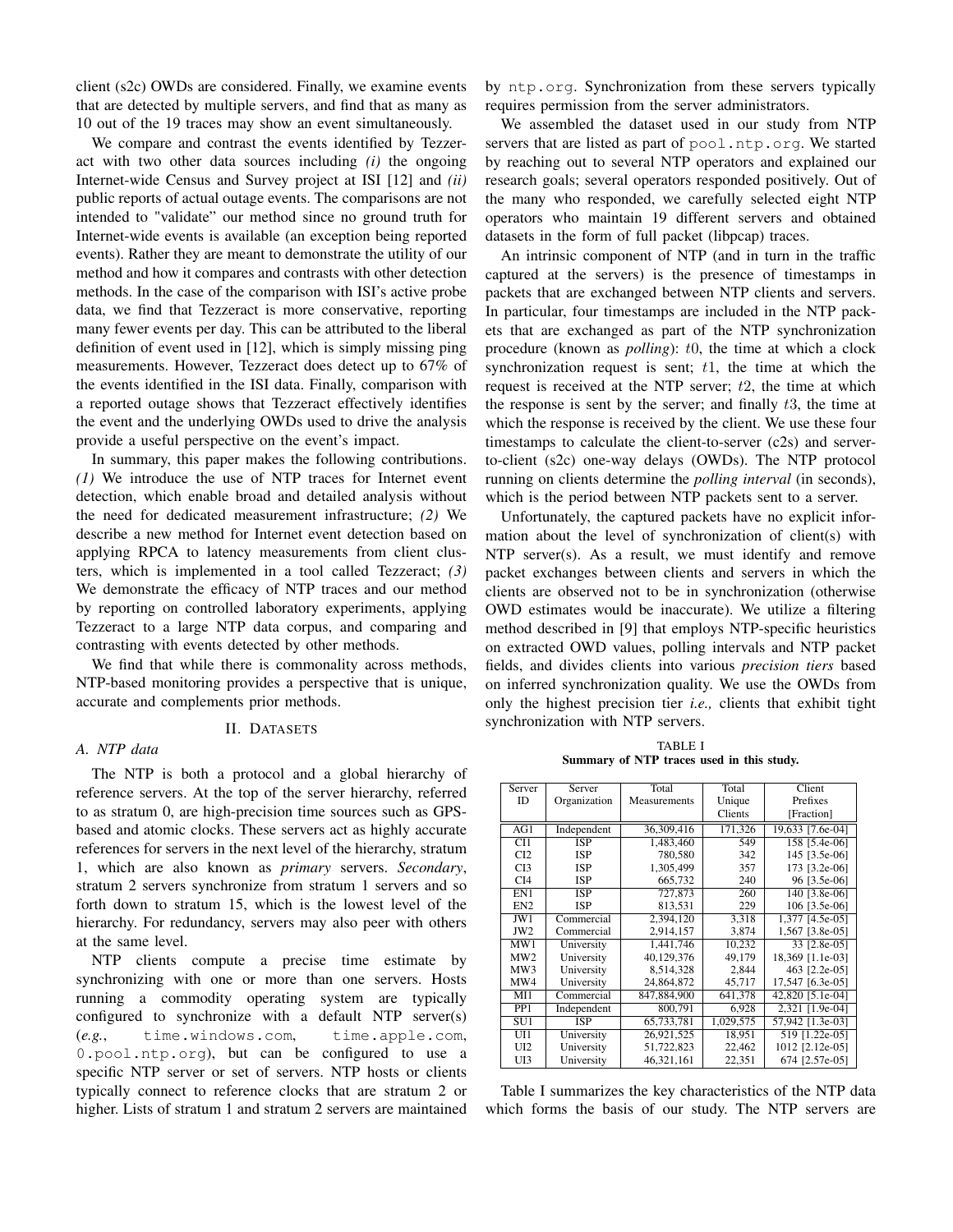located in 9 different cities, and include a combination of *(1)* 2 different Internet service providers in Chicago (IL), Edison (NJ), and Salt Lake City (UT) resulting in 7 NTP servers, *(2)* 3 commercial NTP servers in Jackson (WI) and Monticello (IA), *(3)* 7 university campus NTP servers in Madison (WI) and Urbana-Champaign (IL), and *(4)* 2 independent/community NTP servers in Atlanta (GA) and Philadelphia (PA). In the table, we observe a wide variation in the number of measurements gathered from each server, as well as a wide range of number of unique clients. Note that all measurements and clients in our study are from IPv4-based networks. In the table, we also include the number of IPv4 prefixes that contain the client population, as well as the fraction of total routable prefixes. The prefix data used to compute the rightmost column in the table comes from CAIDA [13].

# *B. Address prefix data*

Our technique for Internet event detection depends on grouping clients into IP address prefix clusters. The address prefix data that we use is collected as part of CAIDA's prefixto-AS (Autonomous System) mapping from the RouteViews project [13]. We also use the the IP-to-AS mapping data from Team Cymru [14] to enrich our perspective on widely used prefixes.

# *C. Datasets for comparative analysis*

We use datasets from a number of other efforts to provide perspective on network events that we identify using Tezzeract. As noted above, *validation* is challenging due to the lack of reliable ground truth information. Thus, we draw on two sources in an attempt to understand and contextualize the events detected through our framework. Our goal is to use these comparisons in a targeted fashion to highlight how NTPbased event detection can provide an important and useful and complementary perspective on network events. Specifically, we use *(i)* Internet outage data from ISI's census and survey project [12], [15], and *(ii)* events reported on the outages mailing list [16]. These datasets were all collected contemporaneously with our NTP data and offer a broad perspective about the events that we identify in the NTP logs. Specifically, ISI's census and survey offer a network operation and configuration perspective, whereas events reported on the outages mailing list offer a (limited) operator perspective.

# III. METHODOLOGY

To identity the events in NTP logs, we developed a framework and implemenation called *Tezzeract* which has two main objectives. The first objective is to identify *all events* in NTP logs, where an *event* is defined as a *significant* change in OWD that affects multiple clients within an IP prefix. Most events such as outages and route changes will manifest in a large increase in OWDs, while other events such as peering updates could manifest in a decrease in OWDs. The second objective is to provide details on characteristics of events in terms of duration, number of clients that experience an event on a per server basis and across servers. To achieve these objectives, Tezzeract consists of two algorithms: *TezzeractClusterGenerator* and *TezzeractEventDetector*, which we describe below.

#### *A. Cluster generator*

Tezzeract begins by ingesting OWD data from tightly synchronized clients<sup>1</sup> to generate clusters of NTP clients in a matrix. A *cluster* is simply the largest IP prefix aggregate in which we observe a given NTP client. The *TezzeractCluster-Generator* algorithm takes three inputs: *(a)* NTP logs from tightly synchronized clients, *(b)* IP prefix-to -AS mapping from CAIDA [13], and *(c)* IP address-to-AS mapping from Team Cymru [14].

The algorithm starts by extracting the IP addresses of clients from NTP logs and creates prefix tries using IP prefix/addressto-AS mapping datasets. Next, for every client  $C$  that synchronizes time with an NTP server  $S$ , the longest matching prefix among the CAIDA and Team Cymru data sources is determined. If a prefix is not already seen, a new cluster is created with the prefix as key and the set of clients for the new cluster is initialized with  $C$ . Otherwise,  $C$  is added to the set of clients of an existing prefix cluster. The clustering process accomplishes two goals: *(1)* it creates client groupings which naturally relate to Internet routing and management activity, which we hypothesize are commonly related to observed outages and performance disruptions, and *(2)* it reduces the number of dimensions of the matrix on which event detection is applied (see §III-B), thus reducing computational demands.

#### *B. Event identifier*

The *TezzeractEventDetector* algorithm generates a matrix of OWD values for every observed prefix cluster. Specifically, for every prefix cluster  $P$ , an OWD matrix of dimension  $t \times n$  is generated, where  $t$  is the time bin used to group every client in a row and  $n$  is the number of clients in a prefix cluster. From the NTP logs, the polling intervals are extracted and  $t$ is determined using the median of minimum polling intervals, which determines the frequency of NTP packet exchanges for individual clients. Subsequently, the start and end epochs are generated from timestamps. Using the epochs, the time dimension of the matrix is determined and an empty matrix is generated.

Next, the algorithm populates the  $t \times n$  matrix using the OWDs extracted from the NTP packets. Note that our description focuses on a single matrix for brevity. There are actually *two* matrices constructed (and processed in later steps): one for client-to-server (c2s) OWDs and one for server-to-client (s2c) OWDs. For each client C, the corresponding OWD vectors and epoch timestamps are extracted. These timestamps are used to determine the value stored at a particular index in the matrix for a client. If a client has multiple OWDs in a particular time bin, we take the maximum value. In our algorithm, if a particular client has no value for a given time bin due to missing NTP packets, we leave that entry as "NA". We remove all those prefixes with  $n$  less than 2 as well as all rows with complete NA values, resulting in a  $t' \times n$  matrix, where  $t' \leq t$ .

 $1$ NTP clients that have tight synchronization with their servers by accurately accounting for and correcting the clock drift. We utilize the technique described in [9] to identify such clients.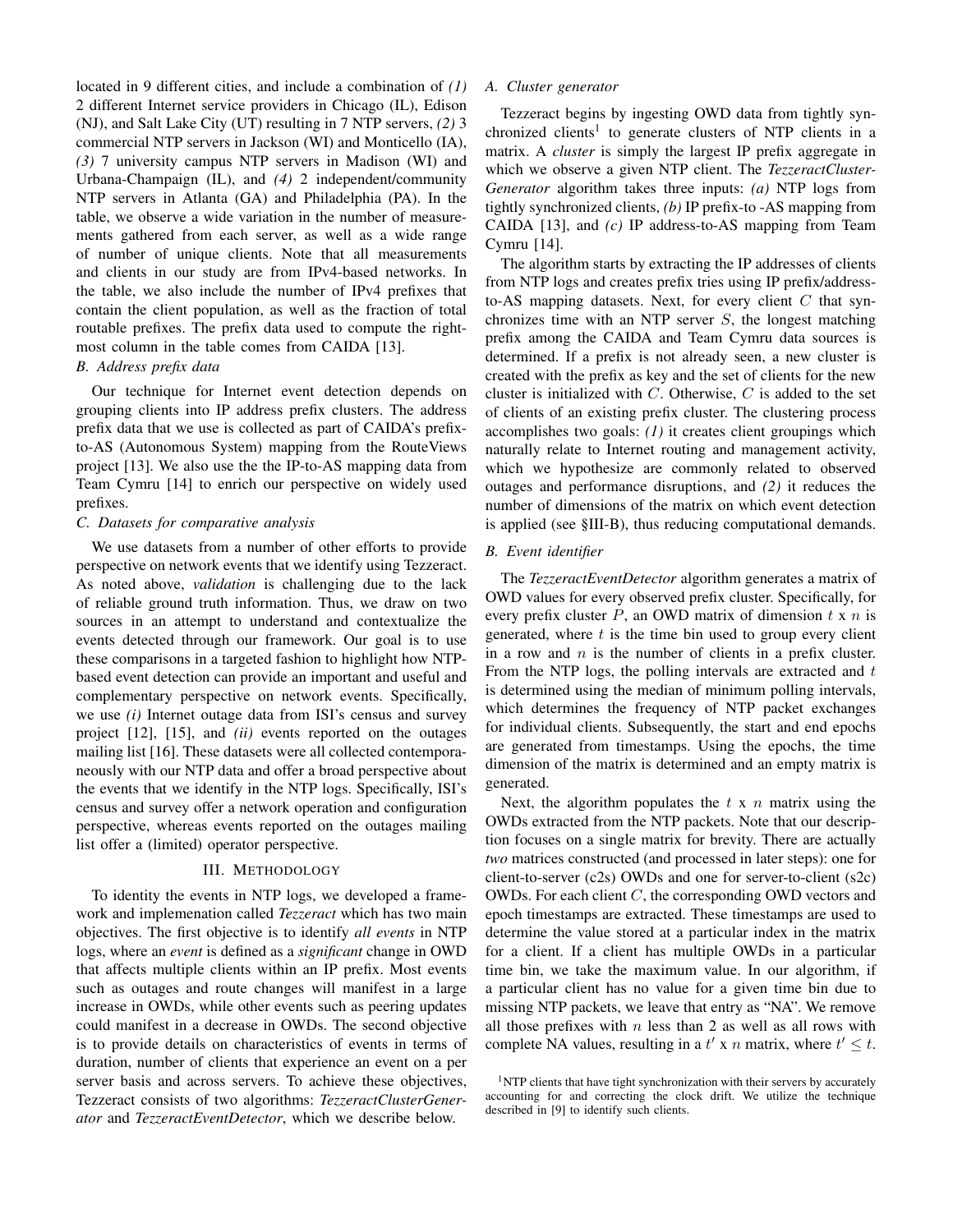The core of our event detection method is based on identifying outliers in the  $t'$  x  $n$  matrix. We do this by applying Robust Principal Component Analysis (RPCA) [17] with Mahalanobis distance-based thresholding [18]. RPCA is robust to missing data, which is a key aspect of our matrix [19]. This approach allows us to identify events and to characterize them in terms of time duration and number of clients on every individual OWD matrix. We begin by establishing centers of the OWD vectors from the matrix that are projected on an ellipse. Subsequently, the principal components are derived as the eigenvectors of the robust covariance matrix of the projected data points.

RPCA Calibration. Informed by the prior work on the sensitivity of PCA for detecting network anomalies [20], we use cautions in selecting configuration parameters. In particular, the following three parameters are important:

- Number of principal components  $(top_k)$  that are used for the new projection to reduce dimensions. If we use all *n* principal components derived from a  $t'$  x *n* matrix, then we are able to account for maximal variance in the data. In this study, we consider the algorithm's sensitivity to choosing the  $top_k$  principal components.
- Scoring distance threshold, which is also known as the Mahalanobis distance. Similar to prior efforts in this space, we set the outlier detection threshold based on ROBPCA [18], which provides the statistical reasoning for choosing threshold values.
- Orthogonal distance threshold, a distance metric that is needed *only* if we choose fewer than *n* principal components. For k principal components  $(k < n)$ , the value of the threshold is established using ROBPCA [18].

Given  $n$  principal components, each of which contributes to some percentage of variance in the NTP data, we select the top<sup>k</sup> components with *non-negligible* variance. In our analysis, we considered different variance threshold values for determining how to select the  $top_k$  principal components. Specifically, we first select NTP logs from two random days and compute the variance contributed by every principal component for all the clusters across all the servers. Next, we iteratively determine thresholds by ignoring principal components that produce lower variance than the current threshold. The threshold values iterated are 0.5, 1, 2, 5, 10 and 20 (and all thresholds are percentages).

Figure 1 shows the variance threshold along with changes in the number of events detected (bottom) and prefix clusters affected (top) for the MW3 NTP server.<sup>2</sup> From this plot for the MW3 server, we consider a threshold between 5 and 10% to represent a reasonable tradeoff between being too sensitive and treating too many OWD fluctuations as significant events on the one hand, and ignoring what are likely to be important performance disruptions on the other hand. Based on this analysis, we set the  $top_k$  variance threshold to be 5% in all the



Fig. 1. Sensitivity analysis of  $top_k$  parameter for MW3 server.

analyses presented in this paper. Finally, the score estimates for determining events are calculated using Mahalanobis distance and Orthogonal distance in the projected space. The outliers are identified by applying thresholds on the scores using the thresholding technique similar to ROBPCA [18].

RPCA Implementation. To implement the RPCA component in the event detector, we use the PcaNA R package [21] which consists of many RPCA implementations including Projection Pursuit (PP) [22], Elliptical PCA (EPCA) [10], PCAGRID [23], ROBPCA [18] and Robust Covariance Estimator (RCE) [17]; both ROBPCA and RCE use Minimum Covariance Determinant (MCD). In particular, we use the RCE with MCD as our RPCA for two reasons. First, prior efforts have shown the threshold effectiveness of MCD in ROBPCA on datasets with missing values [24], which is also an issue with our data. Second, in a limited comparison experiment, we evaluated each of the RPCA implementations using a subset of data with validated events and compared the scores. We found that the scores from other methods were either inconsistent or failed to identify the events of interest in comparison with RCE. Furthermore, for the same data, we found that the runtime performance of RCE (0.74s) is over  $\sim$ 3x faster than the other RPCA methods: EPCA (2.26s), PP (2.83s) and PCAGrid (3.09s). The result is an efficient implementation of *Tezzeract*, where run time on the largest NTP log for one day was 683.79 seconds. IV. RESULTS

#### *A. Synthetic event tests*

To illustrate the efficacy of Tezzeract's event detection capability in a controlled and repeatable fashion, we conduct a series of tests by injecting synthetic events into NTP traces. Our test data is based on an NTP log from a single server (AG1) for a single day (November 15, 2015). We run Tezzeract on the base trace and mark all events detected so they can be removed from further test results. We then modify entries in the trace to simulate events. We consider two factors for injecting an event. First, the duration of the event, and second, the percentage of the clients within a prefix cluster that observe the event (*i.e.,* through expanded OWDs).

Our canonical "event" takes place in a single /24 prefix cluster (256 clients) where at least 20% of the constituent clients exchanged NTP packets with the server. We randomly

<sup>&</sup>lt;sup>2</sup>Other NTP servers exhibited similar variance thresholds and are not shown here due to space constraints.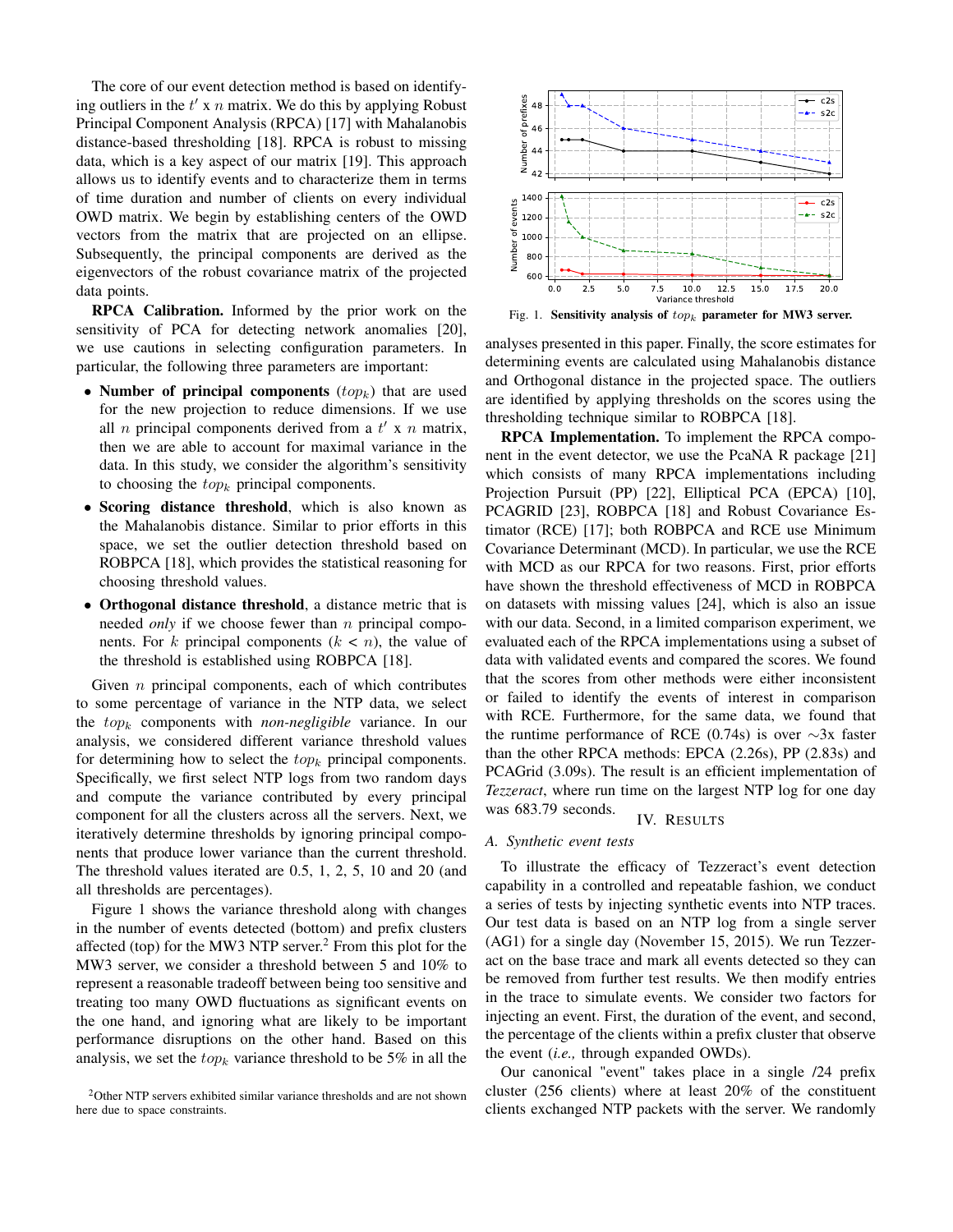increase OWDs on 75% of the observed clients by a factor of 4 to 5 over a period of 7 minutes. Our first test injects an "event" into a /24 prefix cluster in the test trace every 25-minutes. Figure 2-(top) illustrates the OWDs for the synthetic events. Figure 2-(bottom) shows the RPCA scores from Tezzeract, along with the scoring distance threshold. Tezzeract methodology easily identifies all of these injected events, without any false negatives or positives.

Next, we inject a set of random events controlling both the duration and the percentage of clients that experience the event, *p*. The duration of these events was between 5 minutes to 22 hours. *p* is varied from 25 to 100%. Similar to the canonical event, we modify existing packets by increasing OWDs and add no new exchanges to the trace. To determine the increase in delay, we consider the inter-packet spacing along with polling intervals to identify the maximum possible delay. Table II shows the results of applying Tezzeract to the modified trace. While no false positives were generated, as the value of *p* decreases, the number of false negatives climbs—up to 17.9% when only 25% of the clients in the prefix experience the event. Closer examination revealed that all of these events had a duration of less than 20 minutes and thus were not detected simply due to lack of data. We ran many additional experiments with different values for event durations and percentage of clients affected, and the results were consistent with what we report here—no false positives and low false negatives.

| <b>TABLE II</b>             |  |  |  |  |  |
|-----------------------------|--|--|--|--|--|
| Summary of injected events. |  |  |  |  |  |



Fig. 2. OWDs (top) and RPCA scores (bottom) for 7-minute synthetic events with 25-minute inter-event spacing on /24 cluster

#### *B. Characteristics of events in NTP trace data*

We apply Tezzeract to the full set of NTP trace data described in §II.

Individual Servers. Table III shows the summary of the average number of events identified by Tezzeract per day. The number of corresponding prefixes (prefix clusters) that are affected is also shown. The results show that the average number of events identified by Tezzeract varies between NTP servers: from 57k events over 6.7k prefixes (MI1) to 77 events for 8 prefixes (MW1). Comparing the number of prefixes with events (in Table III) with the total number of prefixes reported in Table I, we observe high event occurrences for universityrelated servers (∼98% for UI3). The results also show that the number of prefixes affected as seen from the ISP servers are fewer than the university servers. We hypothesize the lower number of events observed at the ISP-based NTP servers is due to the narrower reach of client prefixes. Many of these events are likely to be due to daily route changes, which are known to cause temporary increases in packet latencies [25]. TABLE III

|  |  | Summary of events detected by Tezzeract. |
|--|--|------------------------------------------|
|  |  |                                          |

| Server           | c2s          |           | s2c          |           |  |
|------------------|--------------|-----------|--------------|-----------|--|
| ID               | Avg. #events | #prefixes | Avg. #events | #prefixes |  |
|                  | per day      | affected  | per day      | affected  |  |
| AG1              | 4,246        | 2,342     | 3,701        | 2,241     |  |
| CI1              | 243          | 35        | 216          | 37        |  |
| CI2              | 117          | 19        | 118          | 18        |  |
| CI3              | 158          | 21        | 129          | 20        |  |
| CI <sub>4</sub>  | 137          | 22        | 146          | 21        |  |
| EN1              | 125          | 22        | 128          | 21        |  |
| EN <sub>2</sub>  | 84           | 23        | 92           | 22        |  |
| JW1              | 480          | 118       | 701          | 117       |  |
| JW <sub>2</sub>  | 611          | 132       | 944          | 126       |  |
| $M\overline{W1}$ | 77           | 8         | 75           | 8         |  |
| MW <sub>2</sub>  | 4,975        | 1,321     | 4,868        | 1,182     |  |
| MW3              | 624          | 80        | 706          | 79        |  |
| MW4              | 3,586        | 914       | 3,276        | 793       |  |
| MI1              | 58,434       | 6,874     | 57,396       | 6,792     |  |
| PP <sub>1</sub>  | 357          | 151       | 206          | 141       |  |
| $\overline{SU1}$ | 2,520        | 5,620     | 1,928        | 4,954     |  |
| UI1              | 2,949        | 496       | 2,872        | 446       |  |
| UI2              | 8,570        | 863       | 8,128        | 804       |  |
| UI3              | 6,819        | 664       | 6,118        | 627       |  |

Figure 3 depicts the number of events and prefixes affected as seen from the PP1 NTP server. The figure shows that the number of events observed for the c2s path of PP1 NTP server is as high as 890; whereas it is 400 events for the s2c path. This highlights well the known issue of Internet routing asymmetries [26] and can serve as evidence for further diagnosis of the events. Interestingly, we observe a drop in the number of events and affected prefixes for the PP1 commercial NTP server over December 25 and 26, 2015. This "Christmas holiday effect" is consistent across all commercial NTP servers, but *not* consistently observed through ISP- and university-based NTP servers. We also find that the number of events detected per day varies based on whether c2s or s2c OWDs are considered once again highlighting the issue of routing asymmetries.

To complement Table III, Figure 4 shows box-and-whiskers plot of event durations for c2s events. Note that we do not show all outliers in this plot to avoid visual clutter. The figure shows that the interquartile ranges for the ISP-based NTP server (*i.e.*, SU1) are very tight. On the contrary, even though the interquartile ranges for certain servers (*e.g.*, MI1 and CI1) are comparable with other NTP servers, their maximum observed event duration exceeds 6000s (∼1.5 hours). The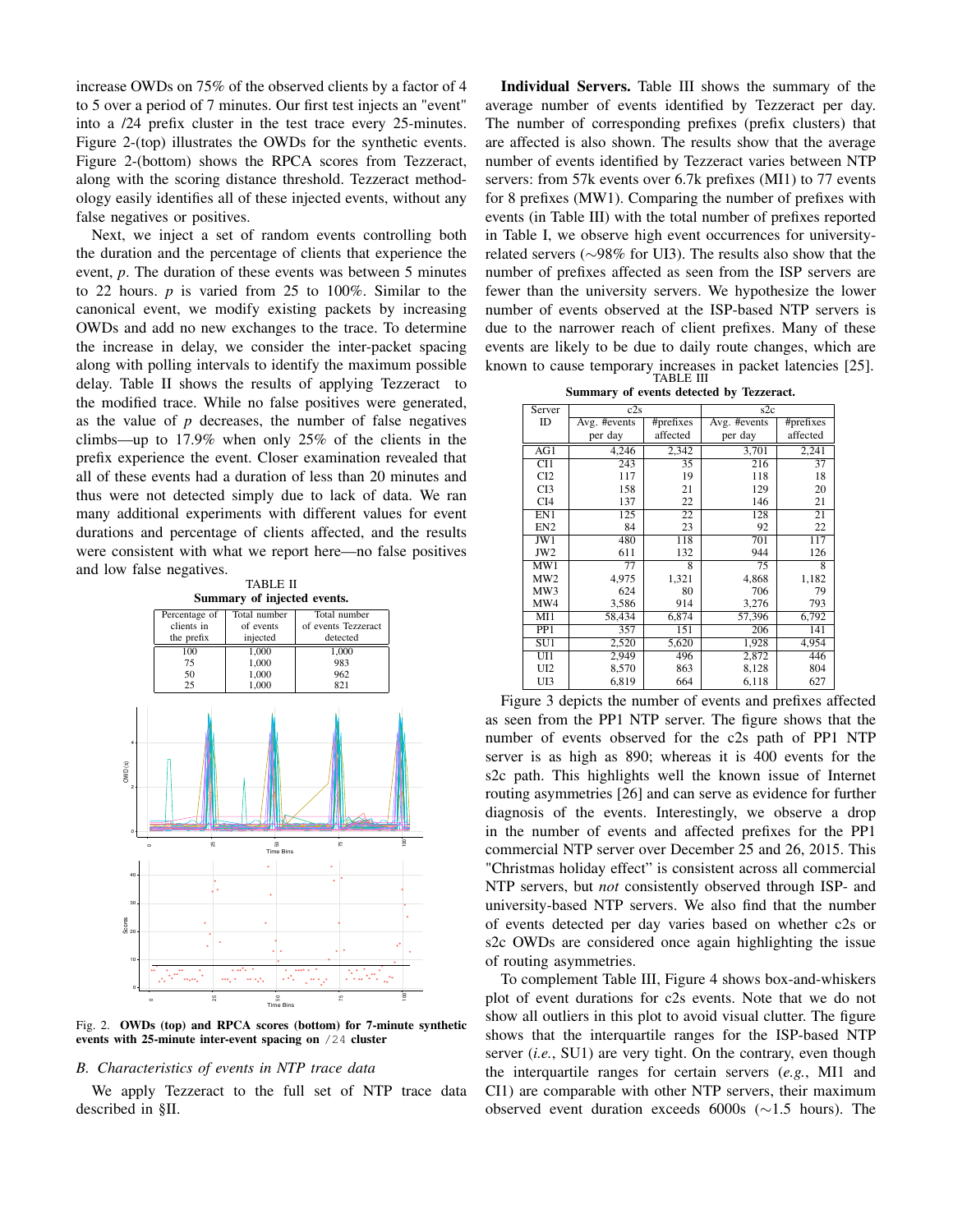

Fig. 4. Box-and-whiskers plots showing event duration characteristics of c2s events for NTP servers.

figure also shows that the  $75<sup>th</sup>$  percentile of event duration for a majority of the NTP servers that we consider is ∼2000s (∼33 minutes). Finally, despite the median of event durations for a majority of servers being very low (*i.e.*, generally less than 15 minutes), we observe that the maximum event durations are fairly high. One explanation for high event duration values is clients with long NTP polling intervals (*e.g.*, 1024s), thus these values are not necessarily reflective of event duration. s2c paths also exhibited similar characteristics. Enhancing event duration estimates is a topic of future work.

Across Servers. Next, we count the unique number of prefixes and events seen across the NTP servers. Figure 5 shows the number of non-overlapping events (y axis) as observed from at least  $n$  NTP servers  $(x \text{ axis})$ . All the reported counts are time-aligned *i.e.*, both events and prefixes are simultaneously identified by Tezzeract at one or more NTP servers. We observe over 11.3k and 10.8k unique prefixes from different NTP servers in c2s and s2c directions, respectively. From these prefixes, events from  $\sim$ 25%,  $\sim$ 5% and  $\sim$ 3% of the prefixes are seen across at 2, 3, or 4 NTP servers, respectively. Figure 5 indicates events observed by as many as 10 NTP servers for certain prefixes (*e.g.*, 108.192.0.0/16 belonging to AT&T, Inc.).

Overall, these results demonstrate how NTP can offer a unique Internet-wide perspective. In particular, Figure 5 shows how prefixes could be simultaneously monitored from multiple servers. Moreover, when events are observed from multiple servers for any given prefix at the same time, they can provide a natural self-consistency check and aid in diagnosis.



*C. Consistency checking with active probe-based data*

Next, we compare and contrast the events identified by Tezzeract versus those identified by the ongoing Internet-wide Census and Survey project at ISI [12]. The ISI Census and Survey project is an example of what we consider a *core-toedge active probing system*. Tezzeract, on the other hand, has a specific goal of identifying events based on passive observation of NTP traffic and which provides *both* core-to-edge and edgeto-core perspectives. Given the differences between the two methods and given the paucity of ground truth information to validate the identified events, the comparison of the number of events and affected prefixes identified by Tezzeract vs. census and survey should be interpreted as a way to strengthen and learn from each other. That is, Tezzeract can be used to provide a better perspective on edge-to-core events as the majority of clients behind network address translators are oblivious to active probing efforts.

Our comparison algorithm for the ISI census and survey data takes two inputs: *(1)* the ISI-identified events (*i.e.*, those recorded in /24 prefixes through active probing) and *(2)* the events identified using Tezzeract. Note that both inputs also contain the timeline of event occurrences. Given these inputs, the algorithm populates a trie with Tezzeract-identified event prefixes and their corresponding timelines (*i.e.*, event start and end times) since the events identified by Tezzeract contain prefixes larger than /24. Next, for each ISI event reported, we check whether the prefix associated with the ISI event is in the trie (or is contained within a prefix in the trie). If a match is found, the algorithm finds the best matching NTP event corresponding to an ISI event by comparing the start time of each NTP event with the ISI event. At the end of this process, we obtain a one-to-one NTP and ISI event *match list*.

Given the match list with two start and end times, say <I1, I2> from ISI and <N1, N2> from Tezzeract, the algorithm assigns the events into one of 11 categories based on the conditions given in Table IV. For categories 1 to 9, we have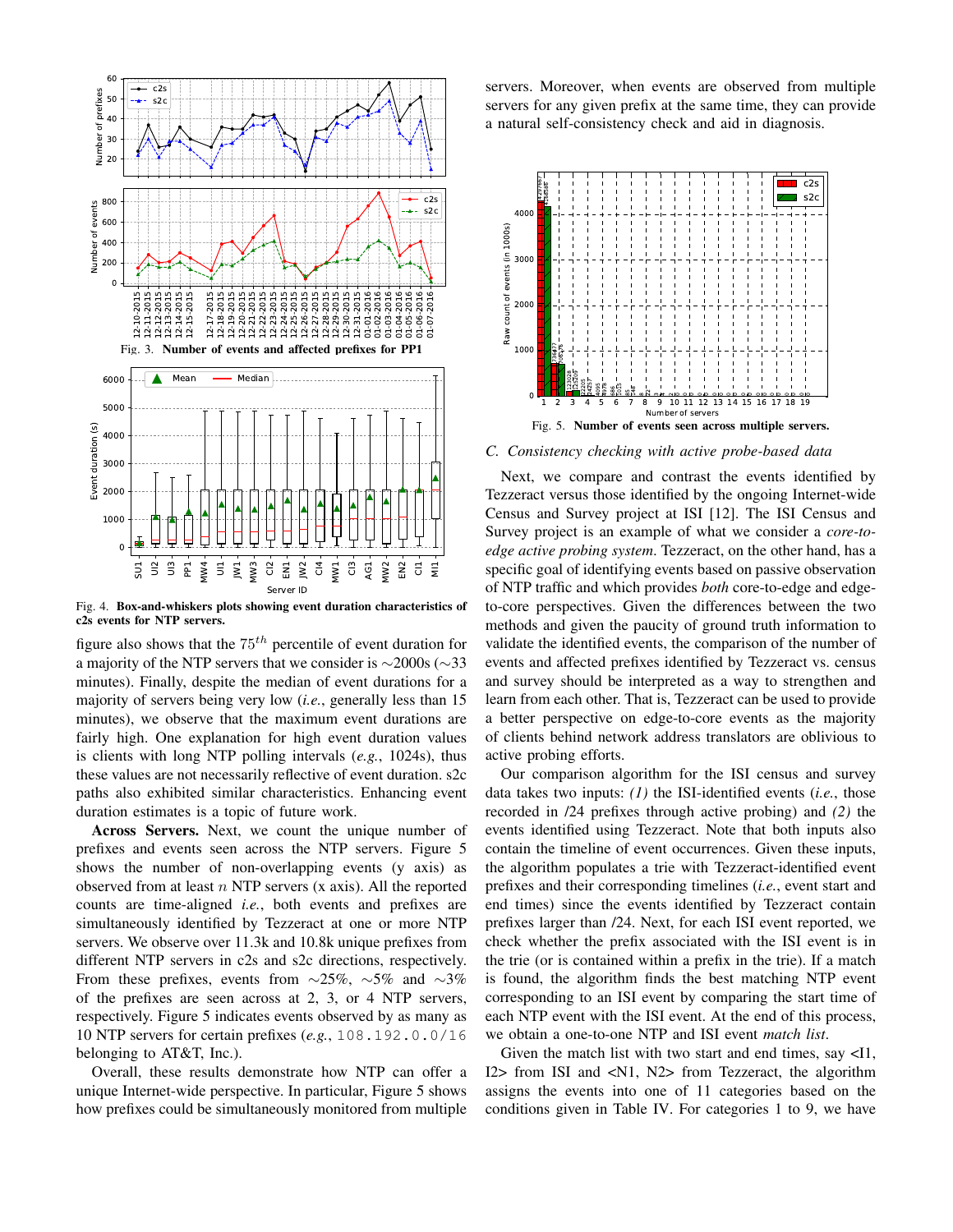some form of overlap between Tezzeract- and ISI-identified events, whereas for categories 10 and 11, there are no overlaps. For categories 10 and 11, we use a pre- and post-match window of 1 hour.

| <b>TABLE IV</b> |  |  |  |  |                                                                     |  |
|-----------------|--|--|--|--|---------------------------------------------------------------------|--|
|                 |  |  |  |  | Categories used for comparing Tezzeract- vs. ISI-identified events. |  |

| Category       | Condition               |
|----------------|-------------------------|
|                | $I1 = N1$ and $I2 = N2$ |
| 2              | $I1 = N1$ and $I2 < N2$ |
| 3              | $I1 = N1$ and $I2 > N2$ |
| $\overline{4}$ | $I1 < N1$ and $I2 = N2$ |
| 5              | $I1 < N1$ and $I2 > N2$ |
| 6              | $11 < N1$ and $12 < N2$ |
| 7              | $I1 > N1$ and $I2 = N2$ |
| 8              | $I1 > N1$ and $I2 > N2$ |
| 9              | $I1 > N1$ and $I2 < N2$ |
| 10             | 11 > N2                 |
| 11             | 12 < N1                 |
|                |                         |

TABLE V Summary of Tezzeract events comparison with ISI events.

| Server          | $\overline{\text{OWD}}$ | Total # of ISI | Total              | Total    |             |
|-----------------|-------------------------|----------------|--------------------|----------|-------------|
| ID              | direction               | event matches  | exact /24          | C1 to C9 | C10 and C11 |
|                 |                         | with Tezzeract | matches            |          |             |
| AG1             | c2s                     | 68,895         | 123                | 48,198   | 20,697      |
|                 | s <sub>2c</sub>         | 62,460         | 113                | 45,228   | 17,232      |
| CI1             | c2s                     | 3,408          | $\overline{2}$     | 2,785    | 623         |
|                 | s <sub>2c</sub>         | 2,773          | $\mathbf{1}$       | 2,317    | 456         |
| CI <sub>2</sub> | c2s                     | 1,569          | $\mathbf{0}$       | 1,185    | 384         |
|                 | s <sub>2c</sub>         | 1,460          | 6                  | 1,104    | 356         |
| CI3             | c2s                     | 3,513          | $\mathbf{0}$       | 2,958    | 555         |
|                 | s <sub>2c</sub>         | 2,409          | 1                  | 2,088    | 321         |
| CI <sub>4</sub> | c2s                     | 2,132          | 6                  | 1,645    | 487         |
|                 | s2c                     | 2,306          | 6                  | 1,890    | 416         |
| EN1             | c2s                     | 1,188          | $\overline{\bf 8}$ | 980      | 208         |
|                 | s2c                     | 1,198          | 8                  | 994      | 204         |
| EN <sub>2</sub> | c2s                     | 807            | 5                  | 619      | 188         |
|                 | s2c                     | 1,077          | 6                  | 874      | 203         |
|                 | c2s                     | 6,988          | 13                 | 6,185    | 803         |
| JW1             | s2c                     | 8,555          | 16                 | 7,487    | 1,068       |
|                 | c2s                     | 6,657          | $\mathbf{0}$       | 5,533    | 1,124       |
| JW <sub>2</sub> | s2c                     | 9,736          | $\overline{0}$     | 7,826    | 1,910       |
|                 | c2s                     | 1,065          | $\overline{0}$     | 756      | 309         |
| MW1             | s2c                     | 1,053          | $\mathbf{0}$       | 725      | 328         |
|                 | c2s                     | 79,330         | 290                | 55,548   | 23,782      |
| MW <sub>2</sub> | s2c                     | 73,749         | 322                | 52,020   | 21,729      |
|                 | c2s                     | 8,715          | 63                 | 6,278    | 2,437       |
| MW3             | s2c                     | 10,537         | 69                 | 7,406    | 3,131       |
| MW4             | c2s                     | 55,406         | 118                | 38,038   | 17,368      |
|                 | s2c                     | 47,793         | 131                | 33,854   | 13,939      |
| MI1             | c2s                     | 959,455        | 2,667              | 786,951  | 172,504     |
|                 | s2c                     | 951,396        | 2,589              | 784,808  | 166,588     |
|                 | c2s                     | 3,628          | 3                  | 2,733    | 895         |
| PP1             | s2c                     | 2,875          | $\overline{4}$     | 2,307    | 568         |
|                 | c2s                     | 17,717         | 71                 | 7,606    | 10,111      |
| SU1             | s2c                     | 14,194         | 47                 | 6,346    | 7,848       |
|                 | c2s                     | 32,477         | 142                | 23,133   | 9,344       |
| UI1             | s2c                     | 30,849         | 143                | 22,362   | 8,487       |
|                 | c2s                     | 76,328         | 261                | 49,487   | 26,841      |
| UI <sub>2</sub> | s2c                     | 72,151         | 279                | 48,181   | 23,970      |
|                 | c2s                     | 59,919         | 151                | 39,339   | 20,580      |
| UI3             | s <sub>2c</sub>         | 54,913         | 143                | 36,638   | 18,275      |

Table V shows the comparison of Tezzeract-identified events (for both c2s and s2c directions) versus events identified by census and survey. The table highlights the number of ISI events which we were able to match with Tezzeract events, the number of exact /24 matches (cases where Tezzeract's prefix cluster is a /24, thereby enabling a direct one-on-one comparison with the ISI outage event), and the number of events under various categories. From this table, we see that as much as ∼67% of the events identified by Tezzeract from the CI2 NTP server match with those identified by census and survey. We further observe that on average, over 66% of the Tezzeract-identified events overlap in terms of event timelines across all the servers (in C1 to C9 category); the remaining (∼33%) of Tezzeract-identified events occur within a match window of one hour, either *before* or *after*, those identified by ISI (see C10 and C11). Next, we see that there are more /24 exact matches between the Tezzeract and ISI for commercial- and university-based NTP servers in comparison with the ISP counterparts. This may simply reflect the fact that NTP clients that contact the ISP servers typically come from larger routing prefix aggregates. Lastly, we observe that Tezzeract finds ∼63% new events, on average, across all the NTP servers considered in this study. This is likely due to the reach of NTP clients vs. the probing cycle of the ISI servers.

The unique events that were identified by Tezzeract consisted of both network prefixes covered as part of the ISI survey, as well as prefixes which were not reachable via standard active probing methods. The median duration of these events is approximately 20 minutes, which is similar to the overall median duration. Tezzeract was able to identify many long duration events, observed by multiple clients within the affected prefix clusters. The top two longest duration events observed lasted for approximately 2 and half hours and affected the following prefixes: 204.93.0.0/19 which belongs to AS 698 (University of Illinois) and 54.186.0.0/15 which belongs to AS 16509 (Amazon.com, Inc.). These events were observed by 53 and 74 unique clients belonging to the corresponding prefix clusters. These events are likely to be outages similar to those discussed below.

#### *D. Consistency checking with other sources*

Finally, we compare events identified by Tezzeract with public reports. In particular, we rely on the Outages mailing list [16] to further enhance the confidence in the events identified by Tezzeract. To illustrate with an example, we consider the outage event [27] discussed by Level3's (now CenturyLink) administrators in the Outages mailing list as ground truth. On December 15, 2015 an outage event occurred because of a router addition that impacted multiple users and businesses between Chicago, IL and Atlanta, GA.

To evaluate whether the events identified by Tezzeract coincide with this known outage, we first selected all the events identified on December 15, 2015, resulting in 148,322 events. Similar to our comparison with ISI event data, we use four timestamps: *(1)* two from each event (start and end) identified by Tezzeract, and *(2)* start and end timestamps derived from the Outages mailing list [27], which are December 15, 2015 18:18 GMT and December 15, 2015 19:20 GMT. Next, we find the time-alignment category under which the Tezzeractidentified events fall with respect to [27] (see Table IV). If the events fall under C1 to C9, we note those events; otherwise, we ignore those events. For the events noted, we extract the list of client IP addresses and their corresponding geographic coordinates using MaxMind's IP Geolocation service [28]. Subsequently, we match the geographic locations from [16] and the ones obtained above.

From the 148k events initially identified, the process outlined above results in 1,104 events overlap with the ground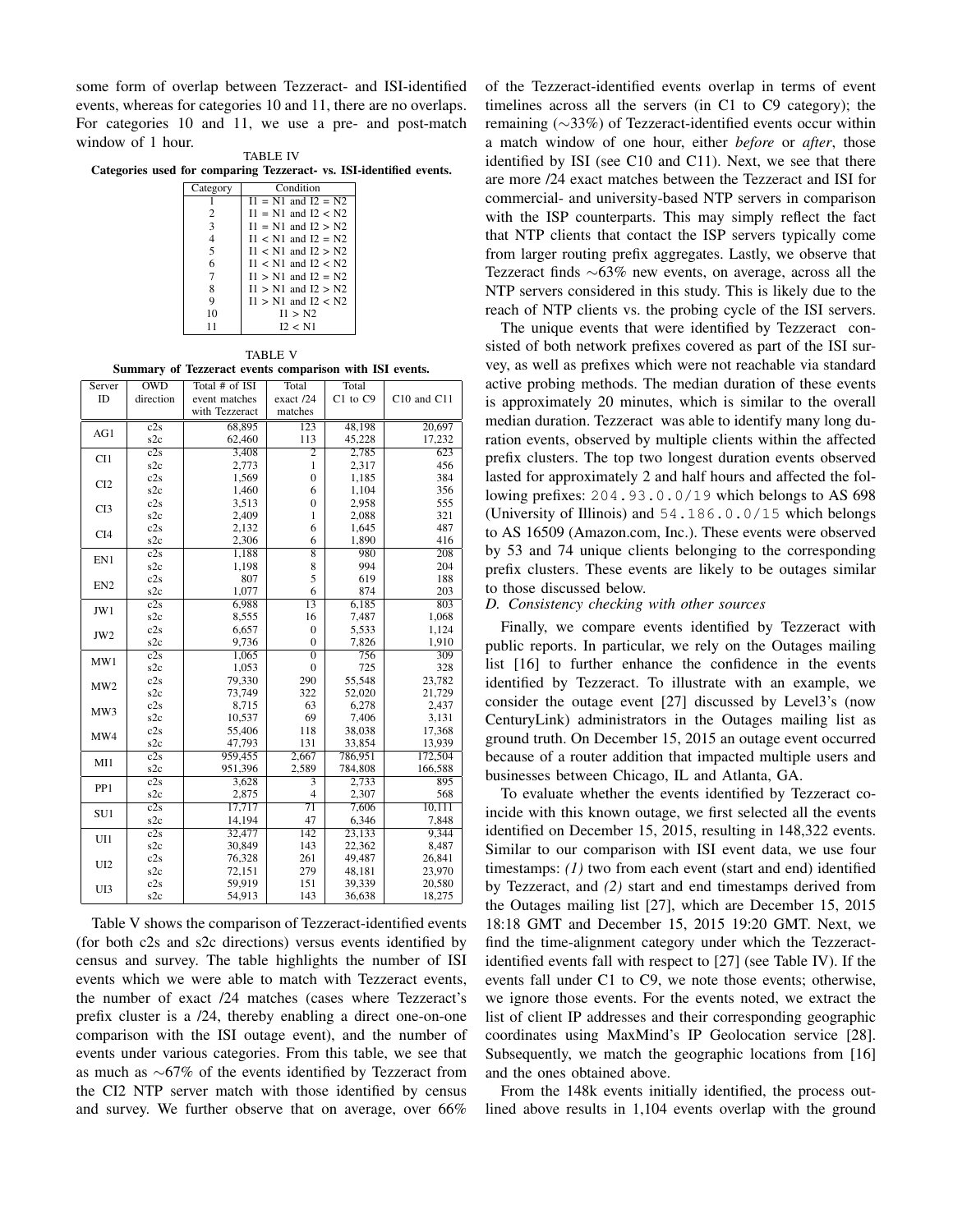

Fig. 6. Level3 outage event identified by Tezzeract affecting AS 32748.

truth [27] in terms of event timelines, prefixes and geographic locations. Figure 6 shows the OWD spikes (top) and scores for clients (bottom) in one of the prefixes affected. The OWD spikes represented in Figure 6-(top) contain 43 unique clients from the prefix 208.117.0.0/18 which belongs to AS 32748 (Steadfast.net), a peer of Level3. The results depicted in this plot highlight the effectiveness of Tezzeract in identifying Internet outages. In particular, we observe that the effect on NTP-derived OWDs is extreme for clients within each of these ASes, underscoring the severity of the event. Tezzeract can also offer an alternate perspective to BGP-based event detection tools  $[29]$ <sup>3</sup>.

# V. RELATED WORK

Prior research on network outages has considered various perspectives including rerouting or routing anomalies caused by failures in *core and transit networks*, connectivity outages and performance impairments for customers in the *network edge*, and *service outages*.

Core and transit network outages. Core network failures and performance anomalies have been examined using both passively collected data sources and active measurement. Analysis of inter-domain (BGP) and intra-domain (*e.g.*, IS-IS, OSPF, etc.) routing updates have formed the basis of many of the studies based on passive data collection, *e.g.*, [30]–[32]. In a related vein, Banerjee *et al.* used the outages mailing list [16] as the basis for evaluating core network failures [33]. Yet another source of passive data for detecting and analyzing wide-area faults has been through analysis of background radiation traffic [34]. Active measurement techniques have also been widely used to detect routing loops and other anomalies and path failures [35]. Tomographic techniques have also been developed to actively probe a network in order to detect faults and localize them to particular links or subpaths [36].

Outages at the network edge. Active measurement has been the dominant technique for detecting failures at the edge of the network. Periodic pings combined with analysis of BGP updates were used to trigger traceroutes to verify and monitor edge network outages in Hubble [37]. The study and ongoing data collection by Quan *et al.* employ low-rate pings to the entire IPv4 address space, and detect outages and disruption events through a Bayesian formulation [4]. In our study, we use a subset of these data for comparison and validation. In their study, Padmanabhan *et al.* study the response time to pings across the IPv4 Internet and find that 5% of responses from 5% of addresses take at least 5 seconds to arrive [38]. This finding has important implications for the design of any active measurement-based system that uses the lack of responses to identify outages. Our event detection strategy is based on *passively* collected NTP data.

PCA-based analysis of network data. Identifying events of interest from streams of Internet data using PCA has been of interest to the measurement community for many years. This includes applying PCA to detect BGP anomalies [39], network traffic anomaly detection and diagnosis [2], [40], network monitoring and anomaly detection [41], and network diagnosis [42]. Issues with PCA-based methods are pointed out by [43], [44]. Similarly, sensitivity of PCA to calibration and its corresponding implications to anomaly detection are discussed by Ringberg *et al.* [20]. Our event detection approach applies Robust PCA, instead of PCA, on NTP traces and demonstrates a new, unique perspective for Internet-level event detection without additional infrastructure.

#### VI. SUMMARY AND FUTURE WORK

Understanding the scope and nature of unexpected network events is important for effective management and operation of communication networks. In this paper, we address the problem of Internet event detection by developing a novel framework and implementation called Tezzeract. Our framework uses one way delays (OWDs) extracted from Network Time Protocol (NTP) packet exchanges and therefore does not require any new infrastructure to be deployed, or any additional network traffic and offers the opportunity for a broad perspective on events. Our algorithm for identifying events is based on Robust PCA, which is resilient to noisy data that is typical in the Internet measurements including NTP data. Our implementation of Tezzeract produces a characterization of events including the number of NTP clients affected, event duration, and prefix(es) affected.

We assess Tezzeract in a series of controlled experiments based on injecting synthetic events in an NTP trace. We find that Tezzeract is highly accurate in reporting with a false negative rate related to measurement reach. We then apply Tezzeract to a large NTP data set collected from 19 servers in the US. We find that the average number of events per day varies widely across the set of servers, as do the event durations. We observe that the median event duration for most servers is approximately 20 minutes or less, but that the distribution is skewed, with quite a few very long events (*e.g.*, more than 1 hour). We also find that a considerable number of events are observed at more than 1 NTP server, *e.g.*, 25% of events are observed at 2 servers, and that we observe

<sup>&</sup>lt;sup>3</sup>These results are not shown here due to space constraints.